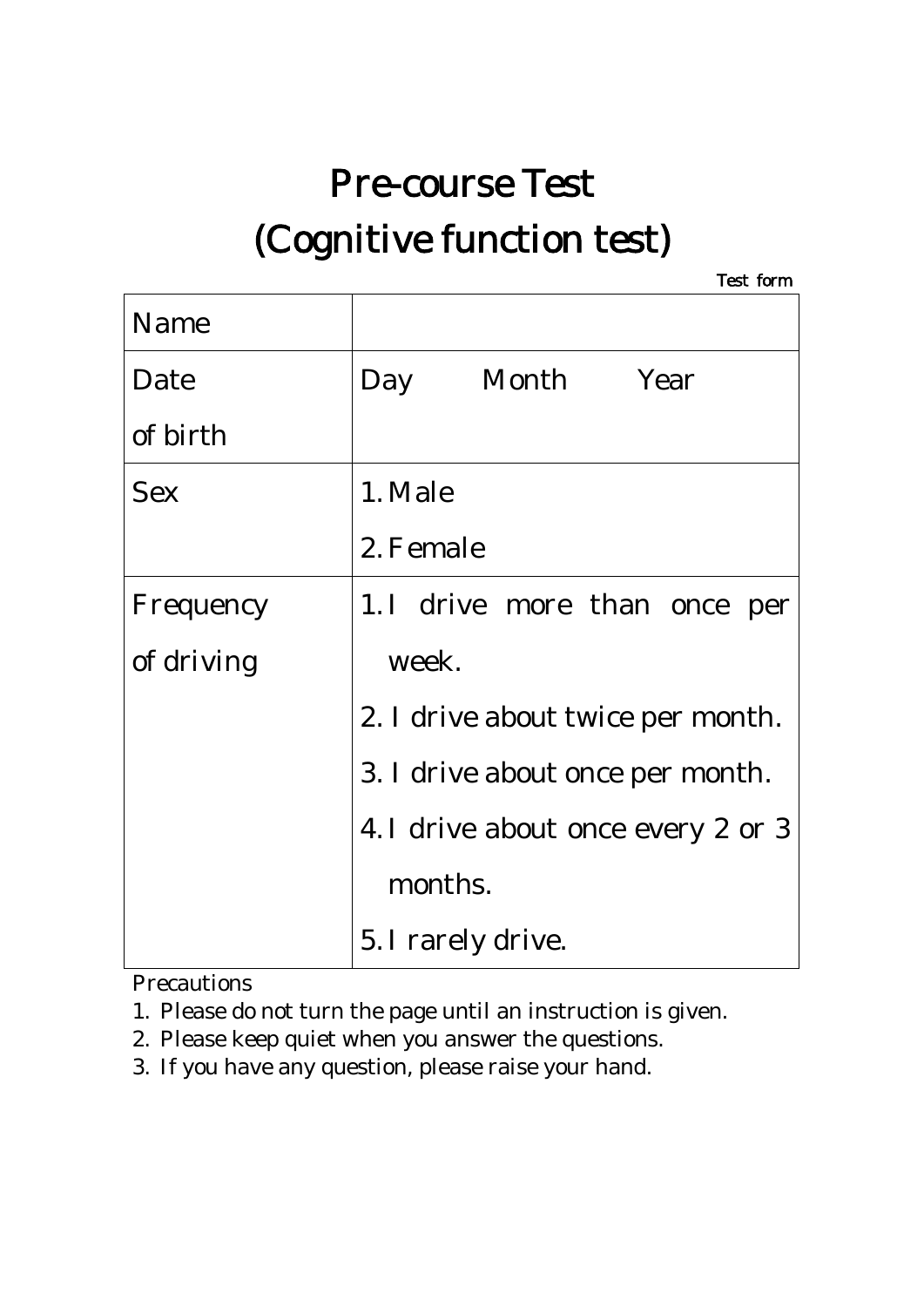This test consists of five questions.

You can find the questions on the left-hand side. Please write your answers to the respective questions in the right-hand column.

Even if you do not know the answers, please write your answer freely. Please do not leave any column blank.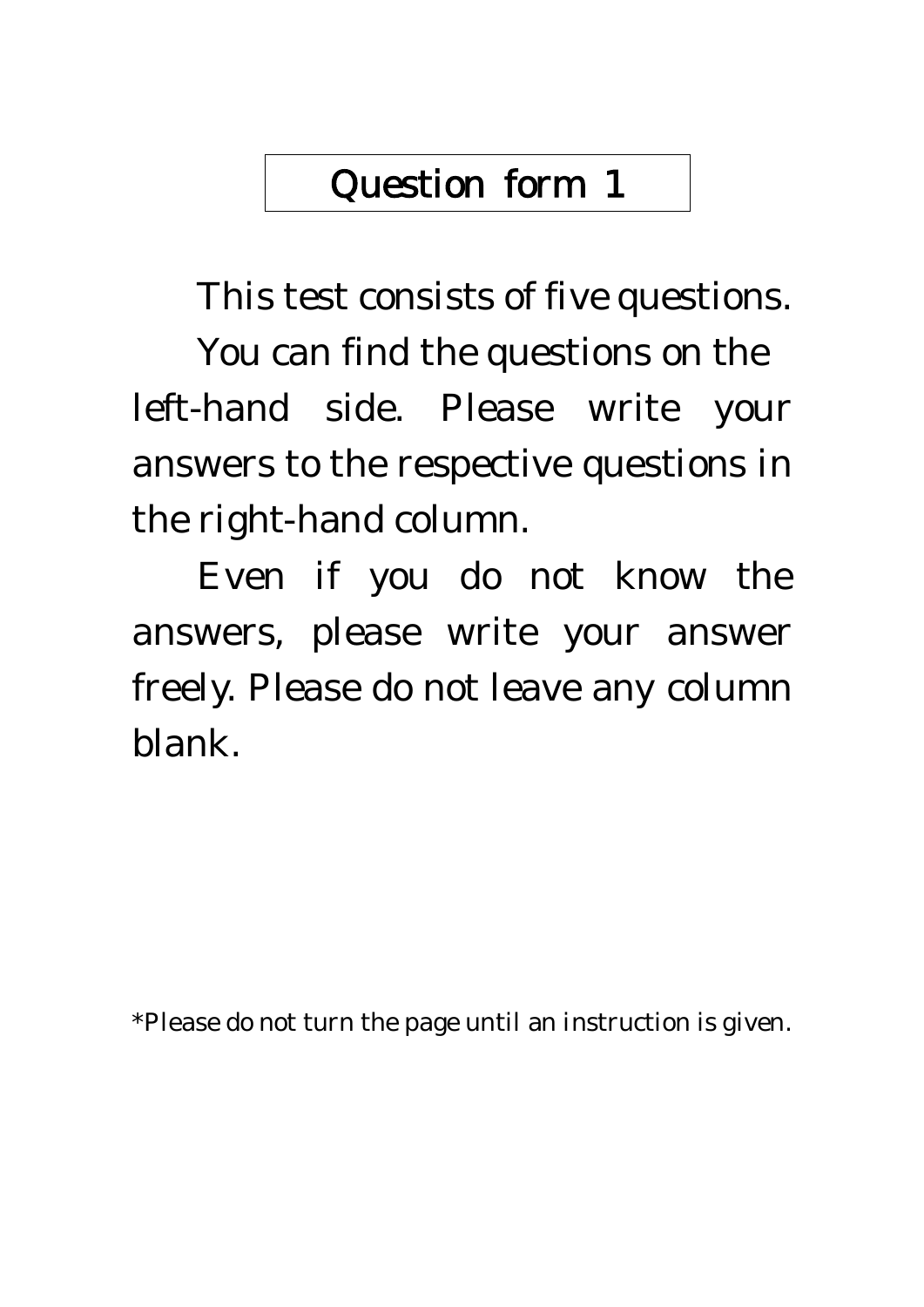#### Please answer the following questions.

| Question           | Answer |
|--------------------|--------|
| What year is it?   |        |
| What month is it?  |        |
| What day of the    |        |
| month is it today? |        |
| What day of the    |        |
| week is it today?  |        |
| What time is it    |        |
| now?               |        |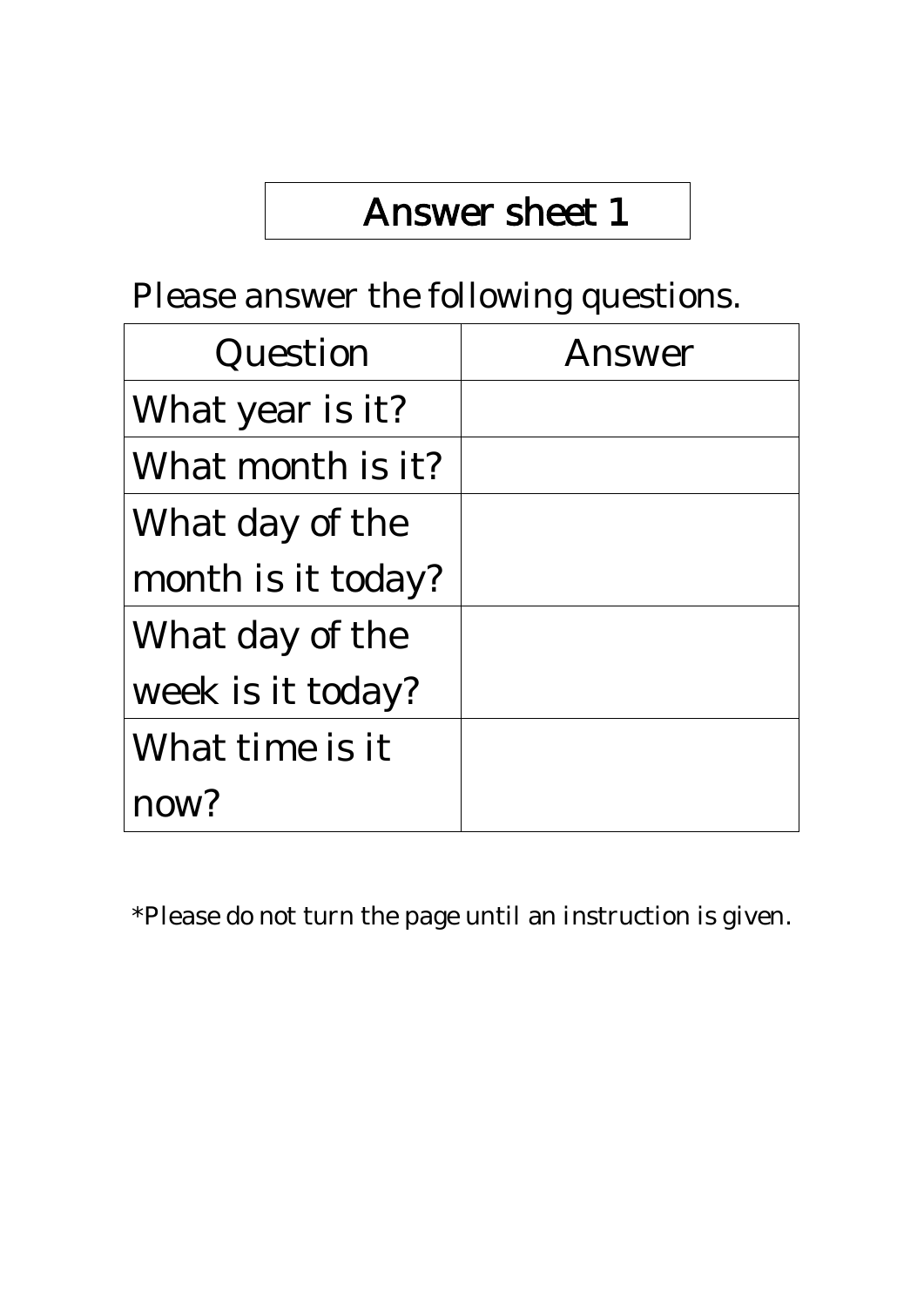You will find a table with a lot of numbers. Please draw diagonal lines over the numbers I give you.

 For example, when I say, Please draw diagonal lines over "1" and "4", please draw as many diagonal lines as possible in order as shown in the example below.

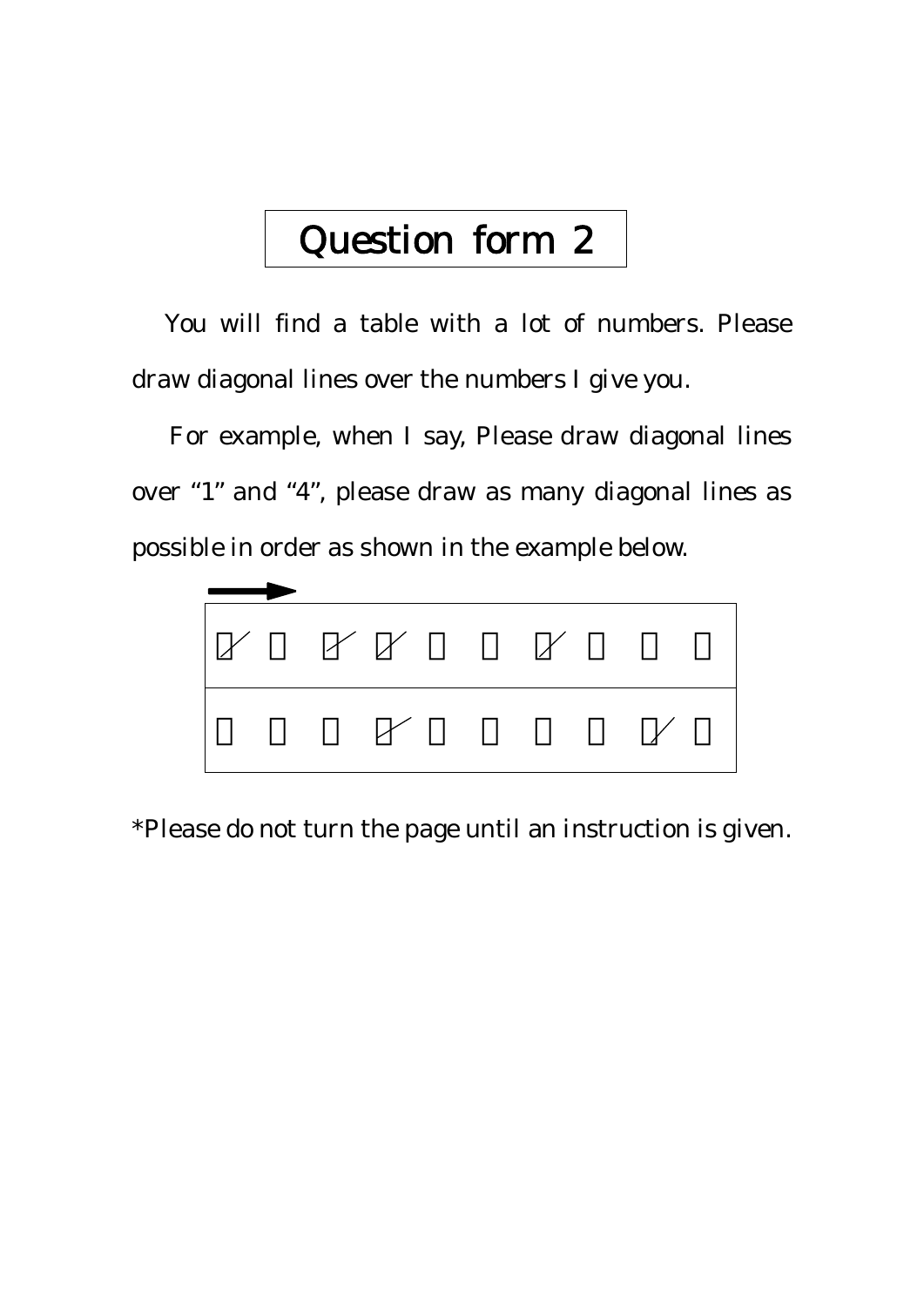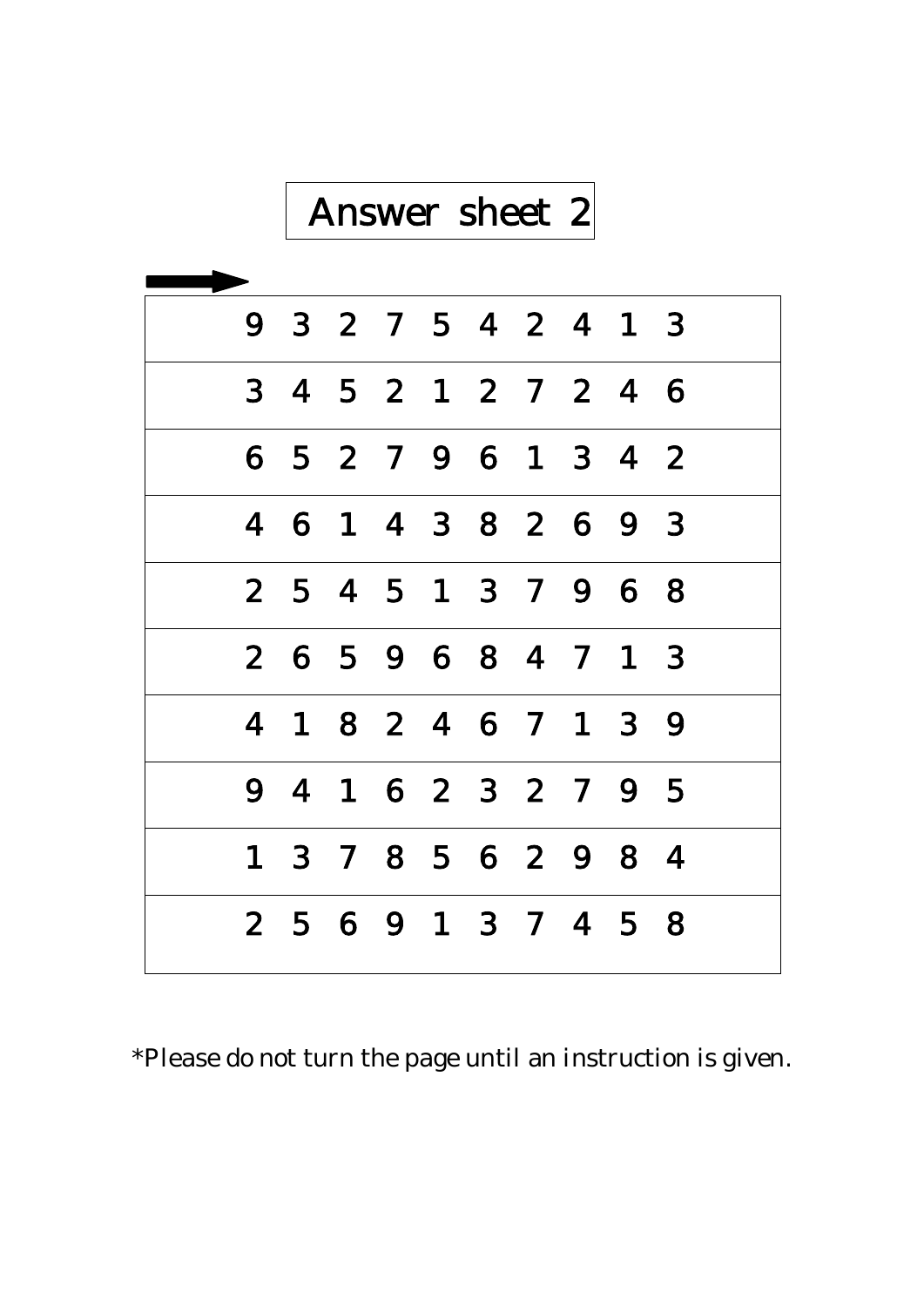You saw a few drawings a little while ago.

Please remember what were drawn in those drawings and write down as many as possible of their names.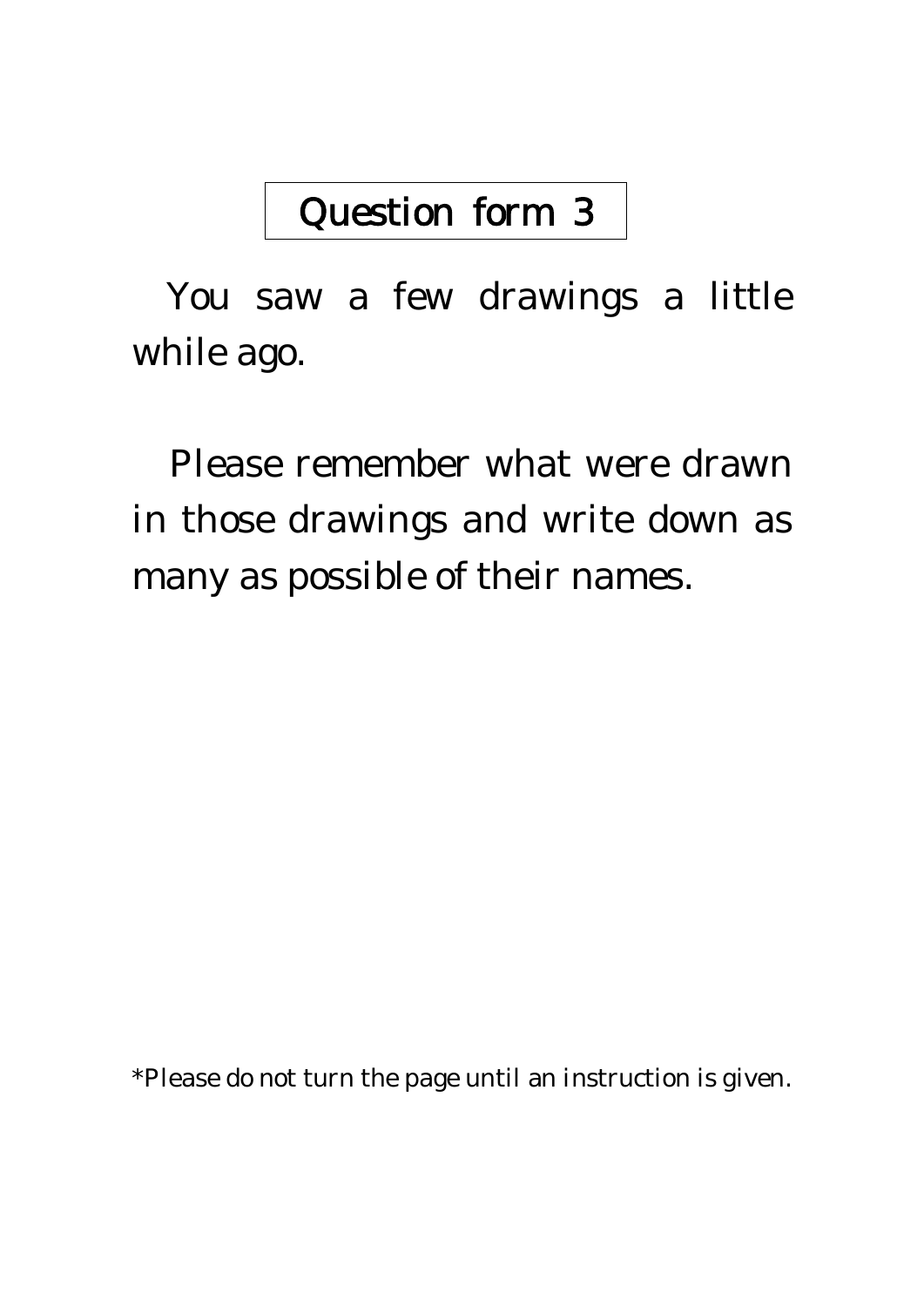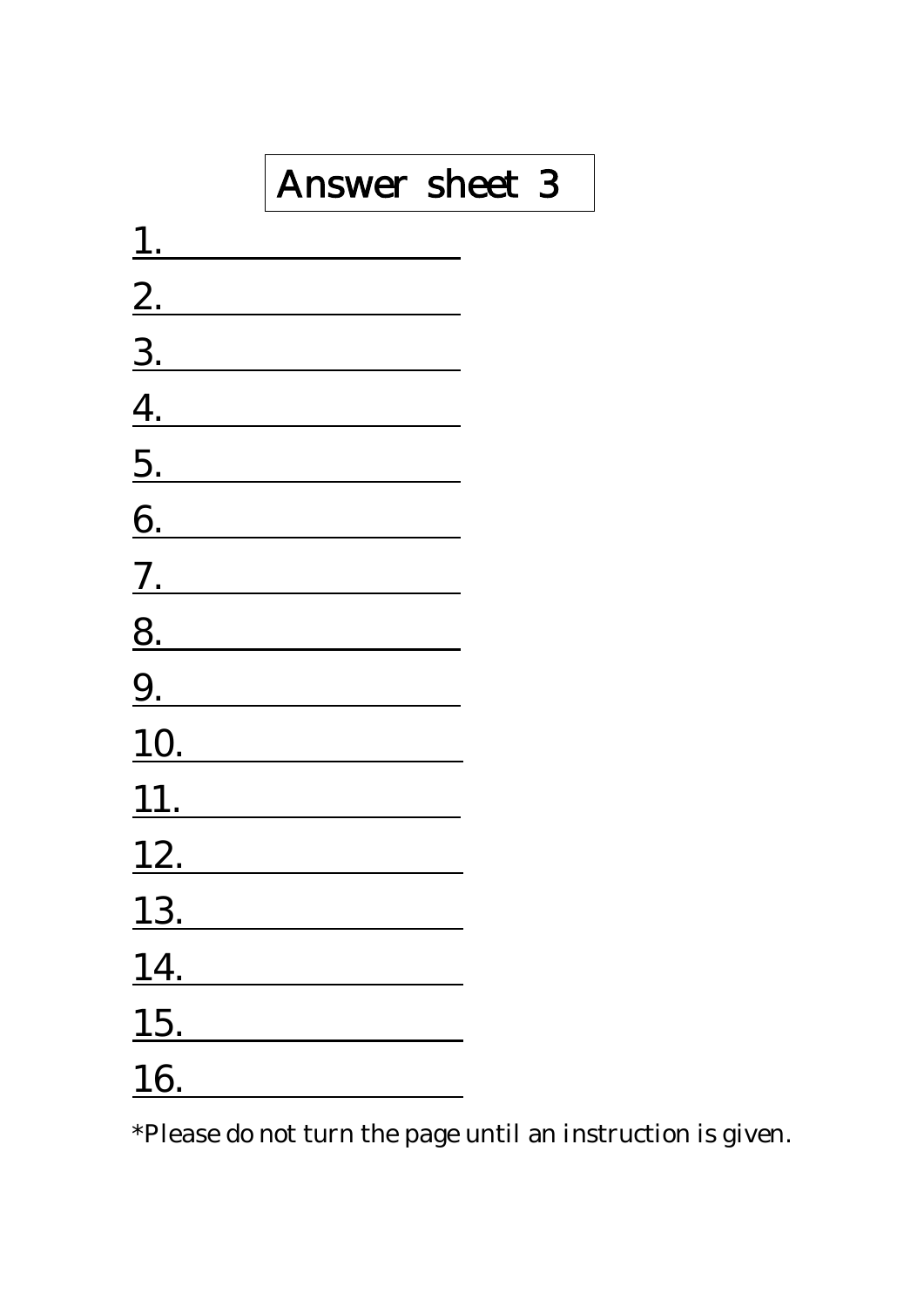There are clues on the left-hand side of the answer sheet.

Please remember what were drawn once again and write down as many as possible of their names.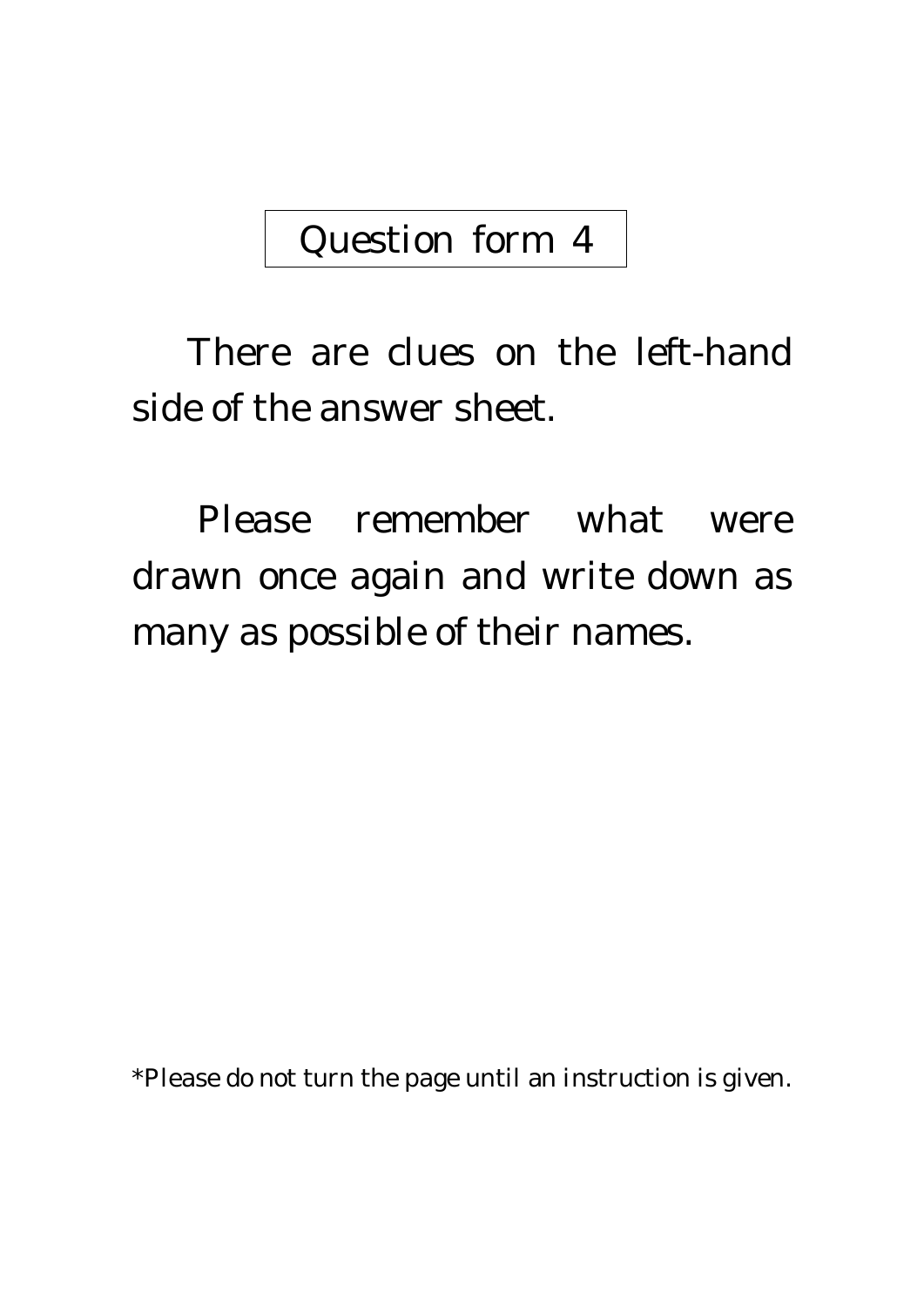| 1. Weapon                   |  |
|-----------------------------|--|
| 2. Musical instrument       |  |
|                             |  |
| 4. Electrical product       |  |
| 5. Insect                   |  |
| 6. Animal                   |  |
| 7. Vegetable                |  |
| 8. Kitchen utensil          |  |
| 9. Stationery               |  |
| 10. Means of transportation |  |
| 11. Fruit                   |  |
| 12. Clothing                |  |
| 13. Bird                    |  |
| 14. Flower                  |  |
| 15. Carpenter tool          |  |
| 16. Furniture               |  |
|                             |  |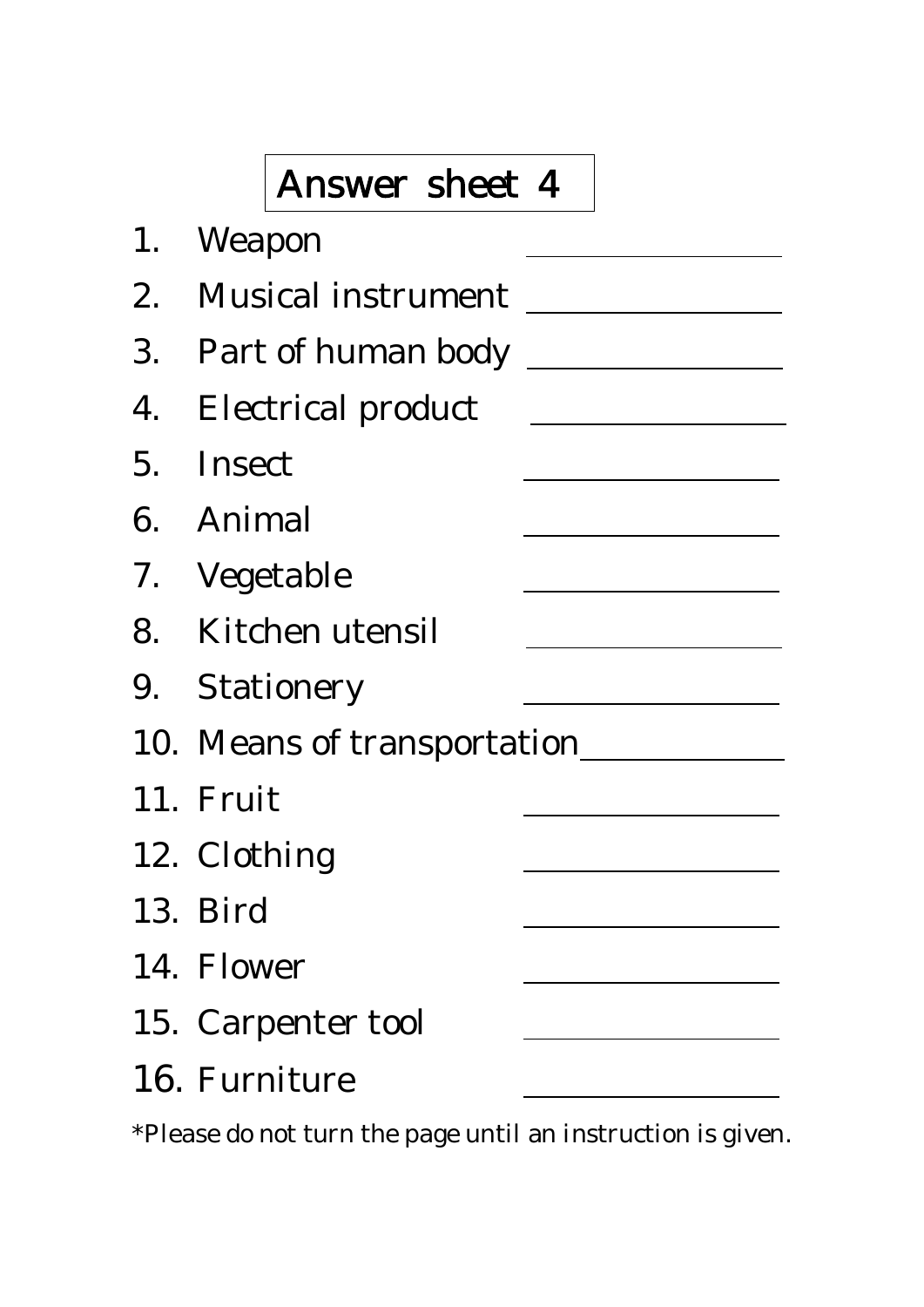In this test, you need to draw a clock. Please draw a face of a clock. To do so, first, you need to draw a large circle and then write all the numbers in the circle.

Next, I will specify a time later and you will be asked to draw the clock hands as directed.